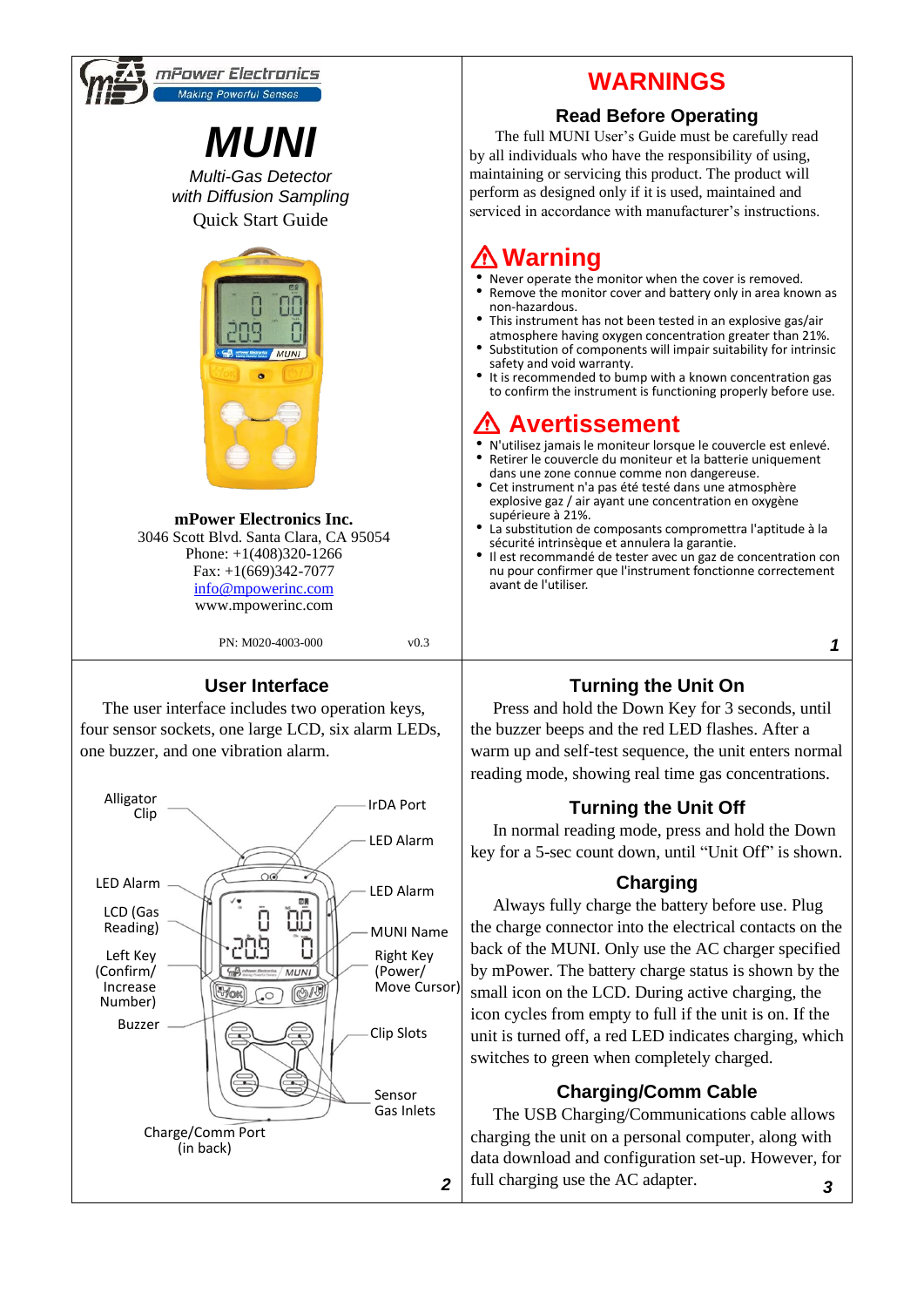### **Normal Detection Mode**

After warm-up is complete, the unit enters normal reading mode and displays the instantaneous gas concentrations continuously.



Press Right  $[\mathbf{\hat{O}}/\mathbf{\hat{I}}]$  to scroll through the main menu and view the maximum values, minimum values, STEL, TWA, date, time, LEL measurement gas and correction factor, and LEL calibration gas.

#### *4*

### **Configuration Mode**

In Configuration Mode, the user can perform sensor calibrations, change the alarm limits and set up other parameters. To navigate, use the the Right  $[\mathbf{\Phi}/\mathbf{I}]$ key to move the cursor to highlight a function or number and the Left [+/OK] key to enter or exit the function or increment numerical values. Hold down the Left [+/OK] key for continuous number scrolling.

### **Entering Config Mode**

The configuration mode is password protected. Hold down the Left and Right keys simultaneously for 3 seconds and the password input screen appears. The default password of "0000". Input all four digits and press the Left [+/OK] key to enter config mode.

### **Config Mode Menus**

**CAL?** Air calibration, single gas span calibration, multi-gas span calibration, span concentration setting, single gas bump test, multi-gas bump test, calibration interval, bump test interval.

**SENSOR ONOFF?** Enable/disable selected sensors. **SENSOR ALARM?** Set high, low, STEL and TWA

alarm threshold concentrations.

**MNT SETUP?** Set monitor date and time. **EXIT?** Return to Normal Detection Mode. **Normal Detection Mode (continued)**



From the last screen "Comm Mode", press the Left [+/OK] key to enter PC communication mode to download data and upload configurations.

*5*

### **Bump Test**

A bump test is a quick 10-second check if the sensors and alarms are functioning, without doing a precise calibration. Preferably, calibration gas is used.

• To enter Bump Test:

Config Mode  $\rightarrow$  CAL?  $\rightarrow \rightarrow \rightarrow$  MULTI BUMP?

• Press Left [+/OK] and bump gas concentrations are shown (usually same as span concentrations).



• Attach the Calibration Cap and start the bump (span) gas flow. Cal Gas In



Press Left [+/OK] again. A 10-second count-down starts. When finished, "Pass" or "Fail" displays. To abort, Press Right  $[\mathbf{\Phi}/\mathbf{I}]$  at any time during the count-down.